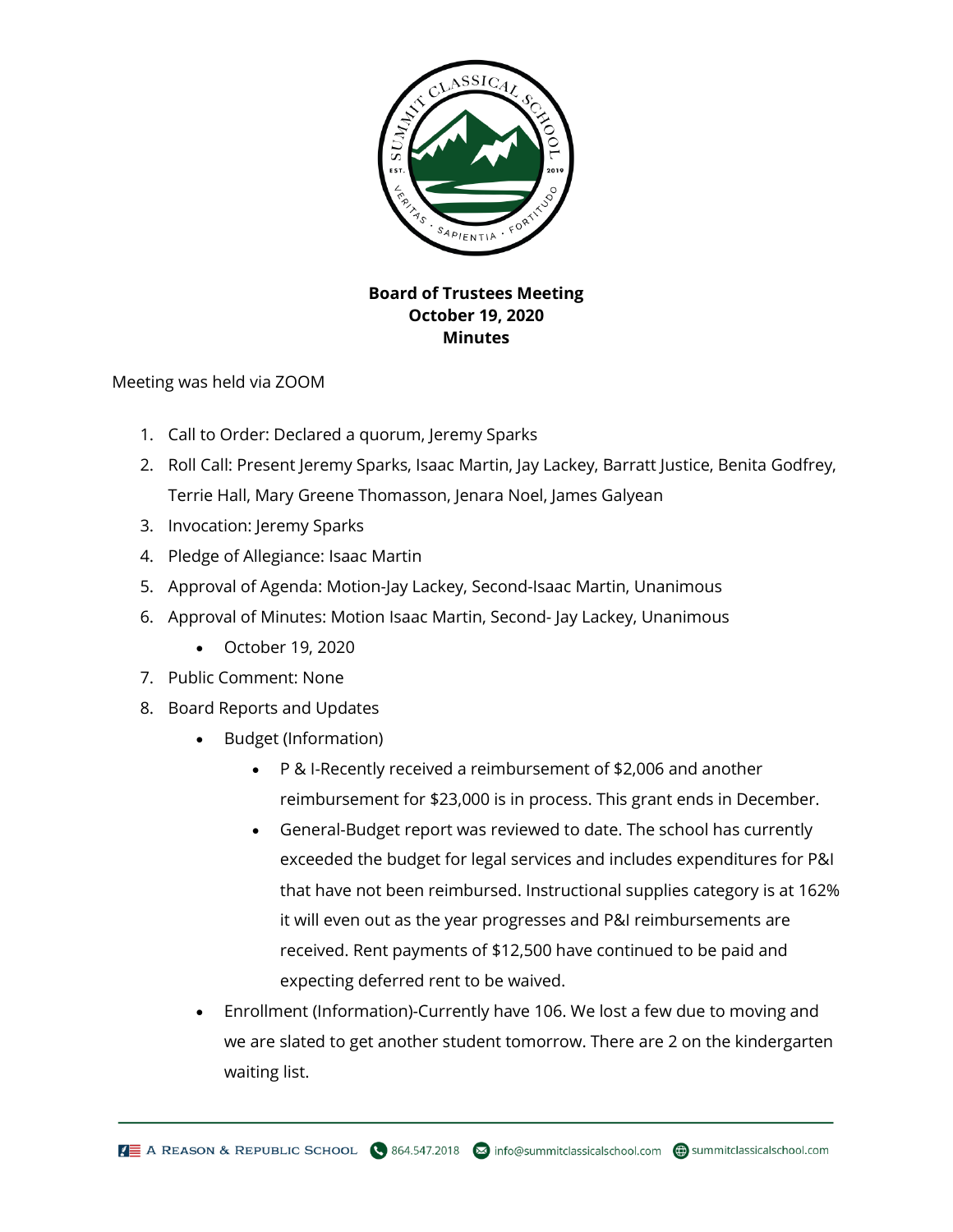

- Parent-Teacher Organization (PTO) (Information) Officers have been elected and meetings will be scheduled soon. President: Donald Thompson, Vice President: Heather Smith, Secretary/Treasurer: Delane Barnes
- Parent Teacher Conferences, October 15 & 16, 2020 (Information) October 15<sup>th</sup> is a half-day. Students were dismissed at 11:30 and conferences were held from 12:00 – 6:30. October 16<sup>th</sup> students did not attend school and parent conferences were held from 7:30 – 1:00. Most parents met with their child's teacher(s). Less than 10 parents did not attend and the school is following up with them.
- Title I (Information) The Title I Planning Meeting was held. Twenty-four parents and teachers attended and gave input on the Title I plan. The Title I allocation is \$23,000. Based on the comprehensive needs assessment the funds will be used to provide: a sign for arrival and dismissal, a social emotional learning program, and to hire a part-time, certified teacher to provide small group instruction.
- 9. Miscellaneous from the Board
	- Next meeting, December 14, 2020 will be in person with Zoom available too.
	- James Galyean reported:
		- They are considering applying for a state revolving loan.
		- Once the EMO is approved, may be able to combine the cash flow with other schools and try to finance through more traditional means.
		- USDA Bonds cannot be used to do a temporary building.
		- Has put a call into the architect, to come look at the existing building and get a new estimate on renovations.
		- Banks are having difficulty appealing to wealthy investors and we may be able find an investor to loan funds for renovations.
		- Should have an idea by January or February regarding whether to renovate or get another temporary building.